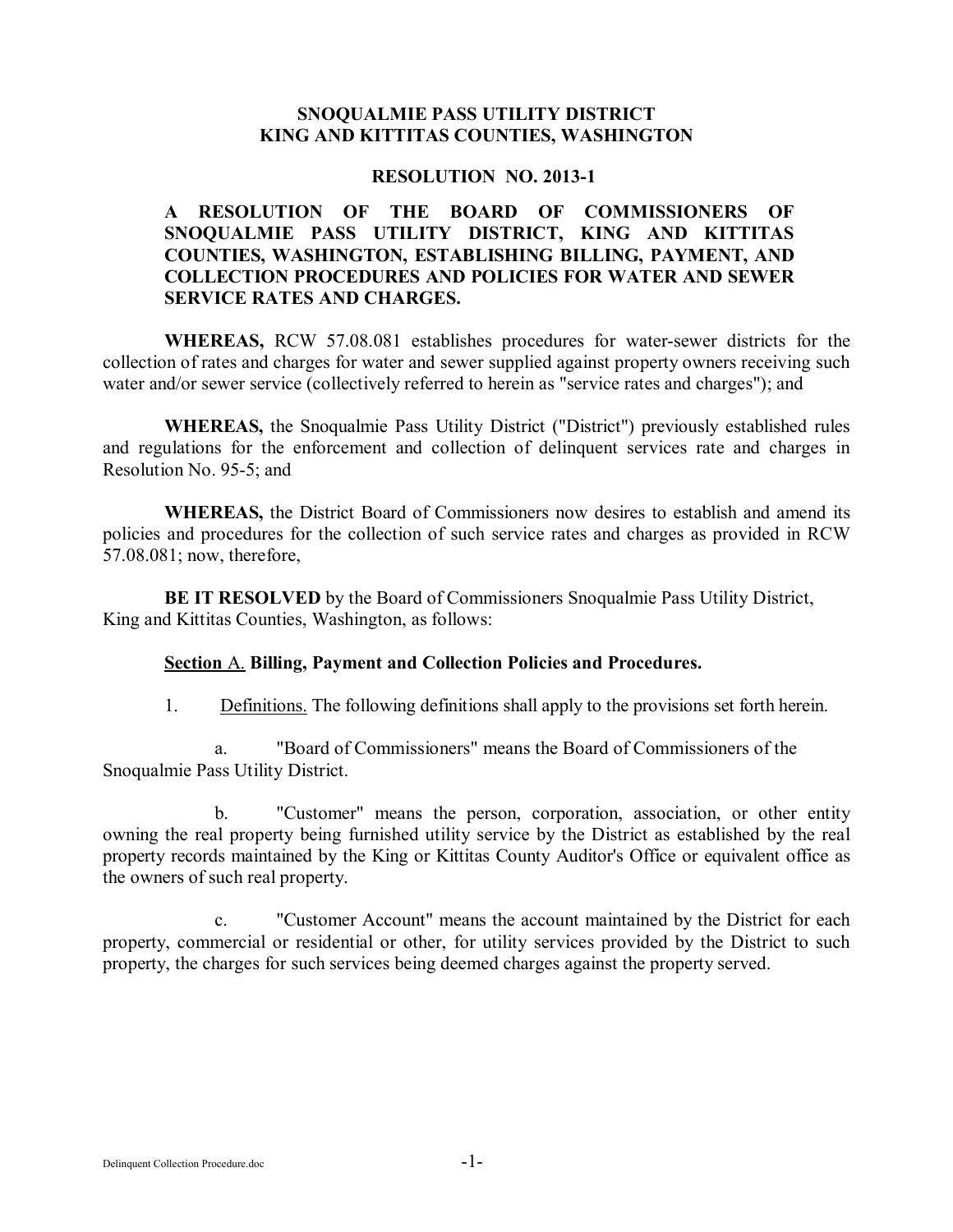d. "Delinquency Penalty" means the penalty established by the Board of Commissioners from time to time by resolution under the authority granted in RCW 57.08.081 or as such statute may be modified, amended or superseded.

e. "Delinquent" or "Delinquent Sum" means any portion of a customer account which remains due and unpaid at the end of any payment period, including any penalties, a Lock Fee and interest. The "Delinquent Date" is the date upon which any portion of a customer account remains due and unpaid at the end of any payment period.

- f. "District" means Snoqualmie Pass Utility District.
- g. "General Manager" means the duly appointed general manager of the

District.

h. "Office Manager" means the duly appointed office manager of the District to perform the functions of the office manager under this resolution and his/her designee.

i. "Bill Date" means the date identified on a billing for utility services provided. "Due Date" means the twenty-fifth day (25th) day after the Bill Date on which the billing for water and/or sewer service provided must be paid in full before the billing becomes delinquent.

j. "Payment Period" means the twenty-five (25) day period between the bill date on the billing for utility services provided and the Due Date.

J. "Shut Off" or "meter lock" means the discontinuation of service referred to in RCW 57.08.081(5). "Lock Fee" or "shut-off fee" means the District charge imposed on the delinquent customer account to lock the meter. The Lock Fee shall be \$50.00.

k. "Property" or "Premises" means the real property provided or receiving water and/or sewer service from the District.

## 2. Utility Service Billings.

The District shall bill customers on a monthly basis for water and/or sewer service provided by the District to each customer's premises during the preceding thirty (30) day period; provided, however, that the initial or final bill to any customer may cover a shorter period of time. Each bill shall clearly state its Bill Date and Due Date and shall be payable as follows:

a. All sums (other than delinquent sums) not paid in full by the end of the 25 day payment period shall be considered to be delinquent (the Delinquent Date); a one-time penalty of 10 percent shall be charged on such delinquent sum on the 27th day from the Bill Date and a letter shall be mailed to the customer advising of the delinquent sum (including the 10 percent penalty) and requesting that the delinquent sum (including the 10 percent penalty) be paid in full within thirty (30) days of the Delinquent Date or the meter may thereafter be locked and water service may be cut off to the property;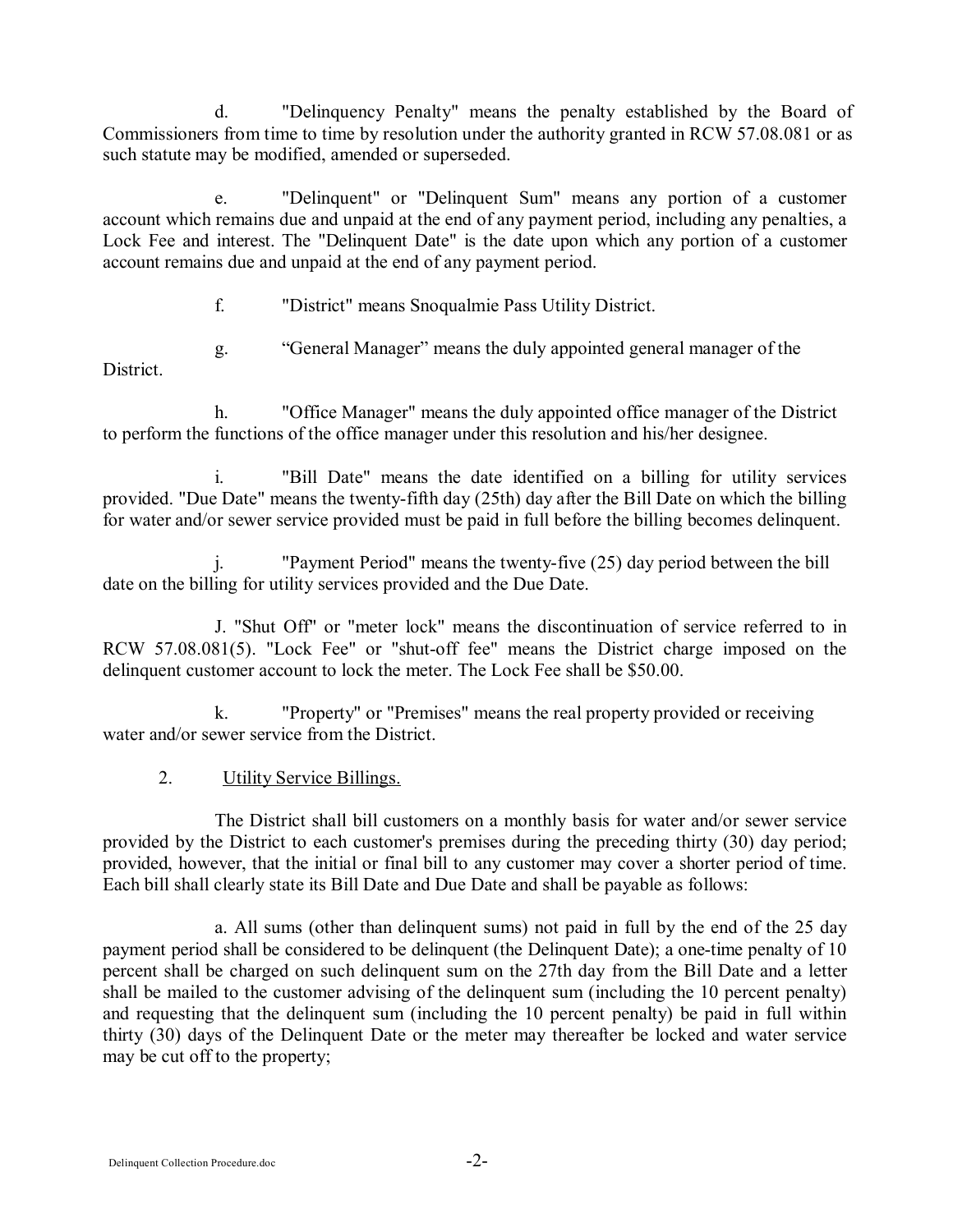b. The mailed notice referenced in Sec. 2(a) above shall also advise the customer of the customer's right to file a written notice of appeal with the District no later than 12:00 p.m. two (2) days prior to the 30th day after the Delinquent Date for the delinquent billing; such notice of appeal shall set forth the reasons why the customer disputes the delinquent billing and provide the customer's estimate of the proper amount of the bill if possible; the customer may then request a meeting with the Board of Commissioners pursuant to Section 7 herein, and the Board shall make a final determination on such billing pursuant to Section 8 herein.

c. If any delinquent sum remains due and owing sixty (60) days after the Delinquent Date for the delinquent billing, the office manager shall be authorized to cut off and discontinue water service to the property by locking the meter unless the customer has filed a written notice of appeal with the District as provided above and the Board of Commissioners has not yet made a final determination on such billing.

d. In addition, if any delinquent sum remains due and owing sixty (60) days after the Delinquent Date for the delinquent billing, the District shall certify the delinquent sum to the County Auditor of the County in which the customer's property is located as delinquent, and file a lien against the property upon which the utility service was received in the amount of the delinquent sum; the delinquent sum shall also include interest thereon at the rate of the prime lending rate of the District's bank plus four percentage points per annum commencing and accruing from the date of sixty (60) days after the Delinquent Date for the delinquent billing until such delinquent sum is paid in full to the District together with a charge to recover the fees and costs incurred by the District to file the lien; after the filing of the lien, the District may bring suit in foreclosure of the lien as authorized by law.

# 3. Delinquent Sums/Penalties.

All bills sent by the District shall clearly state the amount of all delinquent sums and the amount of the delinquency penalties, charges and interest that have been charged to the customer account during the period to which the utility service billing pertains.

# 4. Resumption of Service.

After a service has been shut off for non-payment of a utility service billing as provided herein, all delinquent sums (including the delinquent principal, delinquency penalty, interest, lienfiling fees, costs, any shut off/meter lock charge, and any applicable attorney's fees) must be paid in full before water service will be resumed. No payments required herein will be accepted by District field personnel. No water service will be restored between the hours of 3:00 p.m. and 8:00 a.m., Monday through Friday or on weekends or holidays. For same day restoration of water service, payment must be received in the District business office by 12:00 p.m.

# 5. Lien--Creation.

The office manager shall review, on a monthly basis, all customer accounts containing delinquent sums and shall prepare a list of all customer accounts which contain sums that have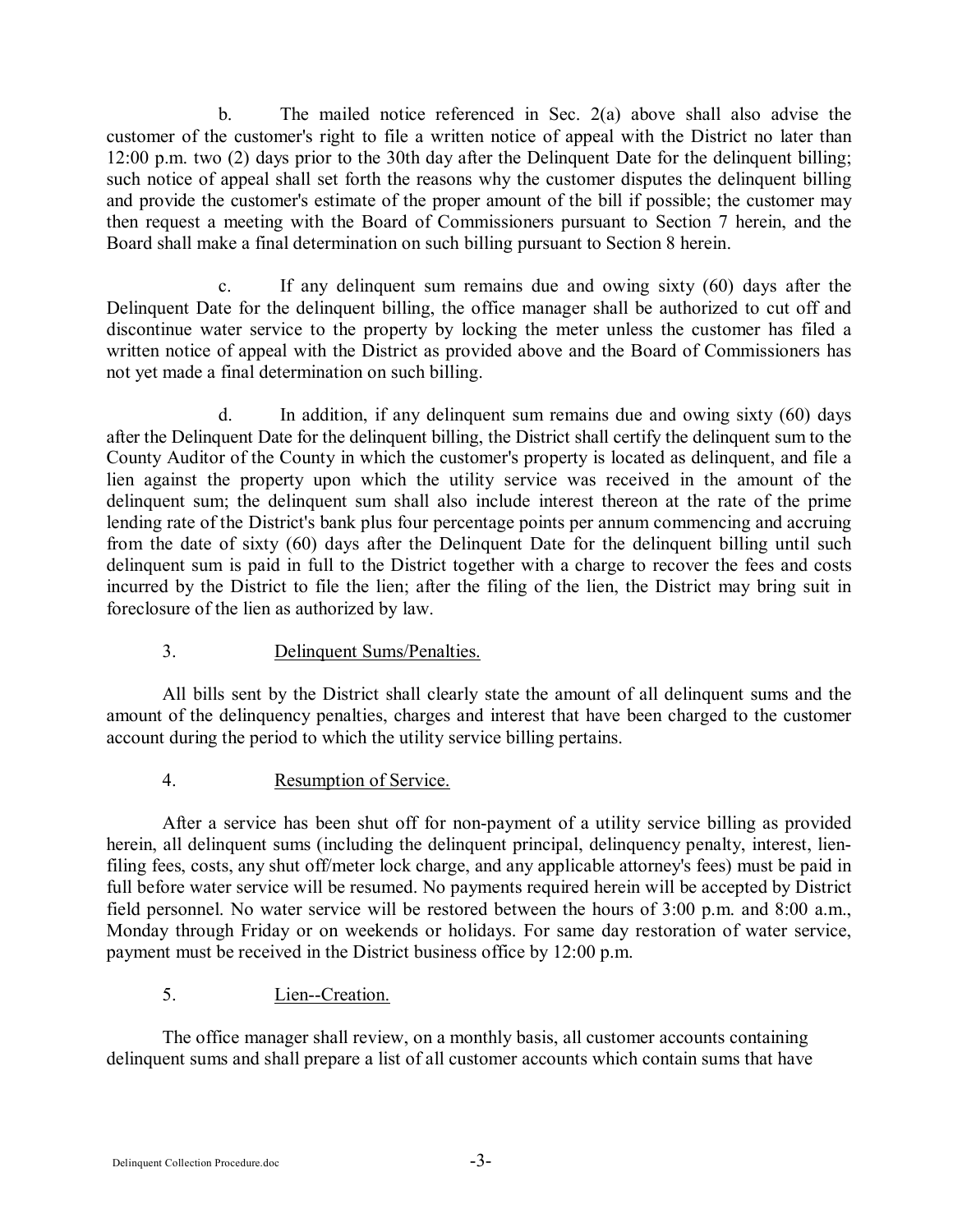been delinquent for the prescribed period for the general managers' approval and then may certify all such delinquencies to the County Auditor in which the customer's property is located and have the same declared a lien against such property in accordance with RCW 57.08.081 or as such statute is modified, amended or superseded.

## 6. Lien--Foreclosure.

The office manager shall prepare a list of all customer accounts which contain sums that have been delinquent for the prescribed period and transmit the same to the Board of Commissioners; the Board of Commissioners shall then determine whether suit shall be brought to foreclose all such liens and collect such accounts in accordance with RCW 57.08.081.

## 7. Billing Disputes--Time Limitation on Contesting Bill.

Should any customer disagree with the amount of any bill relating to a customer account for any reason, the customer may request a meeting with the Board of Commissioners if the customer does so in writing and delivers that writing to the District within 30 days following the termination of the payment period for the contested bill. Such written request shall set forth the reasons for the disagreement and the customer's estimate of the proper amount of the bill if possible.

Upon the expiration of this period for contesting a bill without the District having received any written request as provided by this section, the customer account shall be deemed final and accurate.

## 8. Billing Disputes--Appeal to Board.

After reviewing the customer's request and supporting evidence and documentation, the Board shall have the power to make a final determination on the billing dispute and take action including correcting, modifying, or affirming the bill.

#### **Section B. Effective Date.**

The policies and procedures set forth herein shall be effective the date set forth below.

## **Section C. Repealer.**

All District resolutions, policies, and procedures, including the applicable portions of Resolution 95-5, are hereby repealed, amended and/or superseded to be in accordance with the policies and procedures set forth herein.